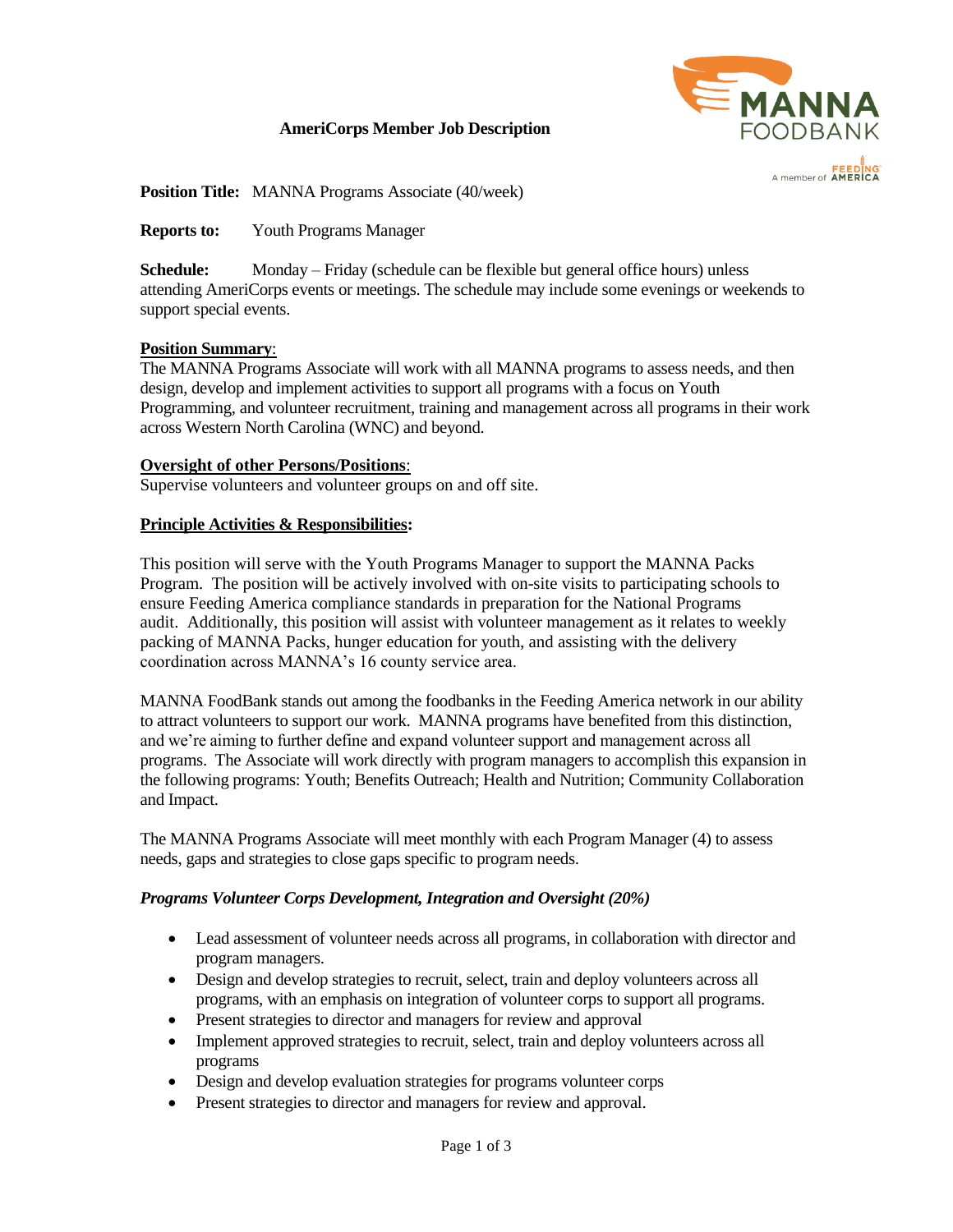• Note: program integration is a primary focus of program leadership at MANNA FoodBank, so this effort will be one component of an overarching effort with support from all program leadership.

## *Youth Program (50%)*

• MANNA's Youth Program works with schools and other partners in WNC to deliver packs of food to children and families in need. The program will need support in audit of all school programs during the performance period. The Associate will support development of a select volunteer corps to audit school programs.

### *Benefits Outreach (10%)*

• MANNA's Benefits Outreach Program works to assist clients in need with applying for benefits available to them. Our work includes outreach via our Food Helpline (call-center that assists clients with applying for benefits and finding other sources for food), as well as in-field outreach at our partner agencies and MANNA Community Markets to help clients sign up for benefits on-site. A volunteer corps will be trained by staff to provide this help in the field.

### *Health and Nutrition (10%)*

• MANNA's Health and Nutrition Program works with our partner agency network to improve the nutritional value of offerings to clients' in need that they support. A volunteer corps will conduct cooking demonstrations for nutritional products, healthy recipe development and distribution with guidance from a Registered Dietitian on staff.

### *Community Collaboration and Impact (10%)*

• Our newest program, the Community Collaboration and Impact Program, focuses on analyzing, designing and developing new initiatives to collectively impact the root causes of hunger in WNC. This includes convening, facilitating and leading to results from collaborative initiatives among not-for-profit, government and for-profit organizations, as well as client groups across the region. The program does not currently have a volunteer corps, and work is needed to vision and built one.

# **Overall:**

• Participates in Department, All Staff, and Special Event meetings during term of service.

# **Qualifications:**

- Understands and is committed to MANNA's mission
- Must possess a current driver's license and reliable personal transportation along with a clean MVR for insurability (regular travel within the 16-county service area is necessary in this position)
- Demonstrated proficiency in computer operations including full Microsoft Office Suite
- Strong analytical and problem-solving skills
- Ability to effectively communicate with all constituencies including; staff, volunteers, partners, and the public
- Ability to coordinate groups of volunteers in an organized fashion and has is comfortable and demonstrates confidence speaking in front of groups
- Ability to serve effectively as part of a team, to initiate projects and to respond quickly to changing requirements
- Consistently positive attitude, and a desire to learn the inner workings of a non-profit organization